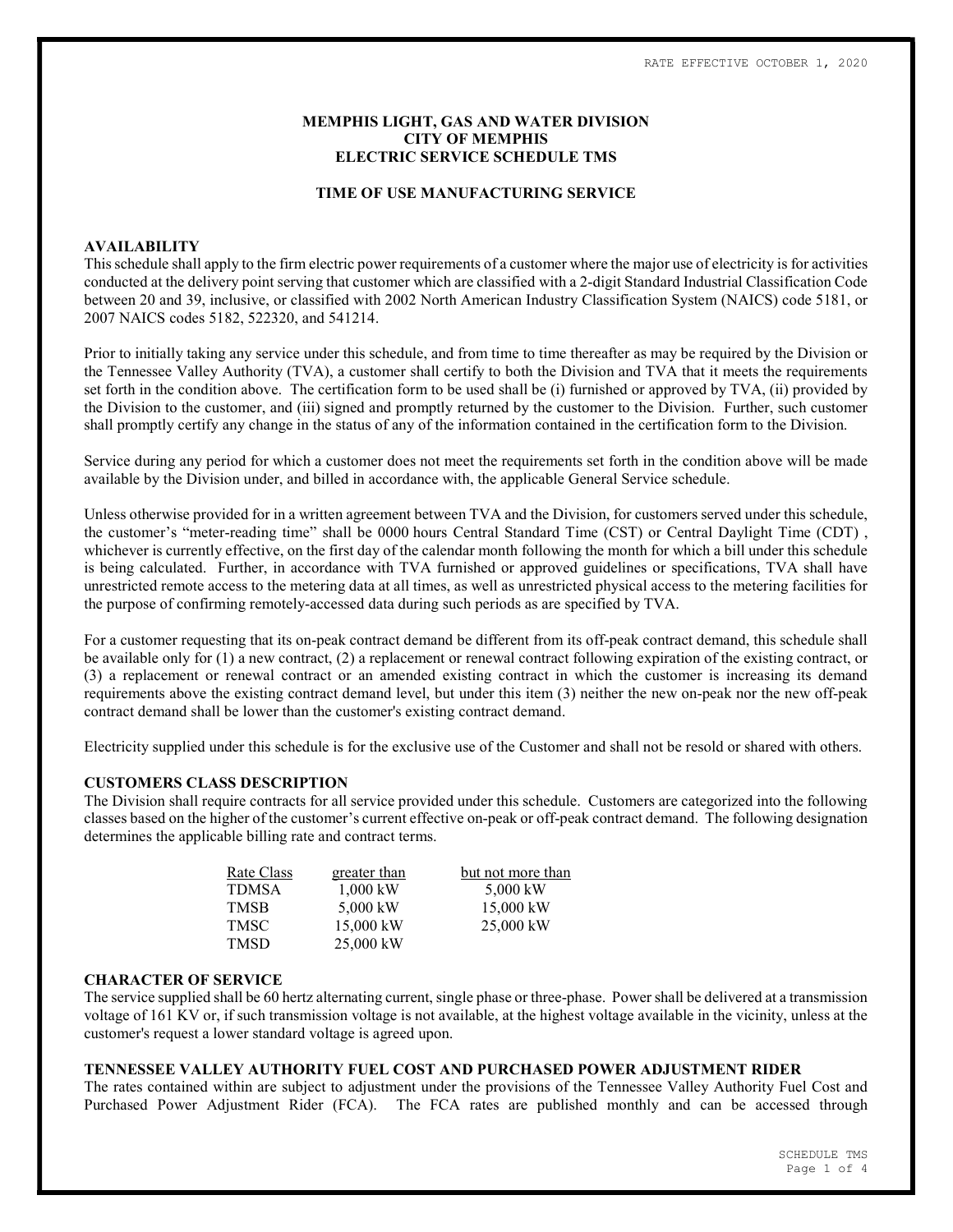www.mlgw.com.

#### ADJUSTMENT

The base demand and energy charges shall be increased or decreased in accordance with the current Adjustment Addendum published by TVA. In addition, such charges shall be increased or decreased to correspond to increases or decreases determined by TVA in the value of the hydro generation benefit allocated to residential customers.

Loss adjustments are made to retail rates and to the monthly FCA adjustment under the Adjustment Addendum to recognize additional distribution cost of providing service to the retail customers. The loss factors applied to customers that take service at transmission voltages of 115 kV or higher shall be set to 0%.

### DETERMINATION OF SEASONAL PERIODS

Summer Period shall mean the June, July, August, and September billing months. Winter Period shall mean the December, January, February, and March billing months. Transition Period shall mean the April, May, October, and November billing months.

### DETERMINATION OF ON-PEAK AND OFF-PEAK HOURS

Except for Saturdays, Sundays, November 1st and the weekdays that are observed as Federal holidays for New Year's Day, Memorial Day, Independence Day, Labor Day, Thanksgiving Day, and Christmas Day, on-peak hours for each day shall be from 1 p.m. to 7 p.m. from April through October and from 4 a.m. to 10 a.m. during all remaining months. All other hours of each day that are not otherwise defined as on-peak hours and all hours of such excepted days shall be off-peak hours. Such times shall be CST or CDT, whichever is then in effect. Said on-peak and off-peak hours are subject to change by TVA. In the event TVA determines that such changed on-peak and off-peak hours are appropriate, it shall so notify the Division at least 12 months prior to the effective date of such changed hours, and the Division shall promptly notify customer.

## DETERMINATION OF ON-PEAK AND OFF-PEAK DEMANDS, MAXIMUM METERED DEMAND, AND ENERGY AMOUNTS

The on-peak and off-peak kWh for any month shall be the energy amounts taken during the respective hours of the month designated under this schedule as on-peak and off-peak hours; provided, however, that notwithstanding the metered energy amount, the off-peak energy for any month shall in no case be less than the product of (1) the off-peak billing demand as calculated in the paragraph below and (2) 110 hours (reflecting a 15 percent load factor applied to the average number of hours in a month) at the applicable rate of Off-peak Block 1.

The Division shall meter the on-peak and off-peak demands in kW of all customers taking service under this schedule. The on-peak metered demand and off-peak metered demand for any month shall be determined separately for the respective hours of the month designated under this schedule as on-peak and off-peak hours. In each case, the metered demand shall be the highest average demand during any 30-consecutive-minute period beginning or ending on a clock hour of the month of the load metered in kW, and, except as provided below in this section, such amounts shall be used as the on-peak and off-peak billing demands. The maximum metered demand for any month shall be the higher of (1) the highest on-peak metered demand in the month or (2) the highest off-peak metered demand in the month. The on-peak billing demand shall in no case be less than the sum of (1) 30 percent of the first 5,000 kW, (2) 40 percent of the next 20,000 kW, (3) 50 percent of the next 25,000 kW, (4) 60 percent of the next  $50,000$  kW,  $(5)$  70 percent of the next  $100,000$  kW,  $(6)$  80 percent of the next  $150,000$  kW, and  $(7)$  85 percent of all kW in excess of 350,000 kW of the higher of the currently effective on-peak contract demand or the highest onpeak billing demand established during the preceding 12 months. The off-peak billing demand shall in no case be less than the sum of (1) 30 percent of the first 5,000 kW, (2) 40 percent of the next 20,000 kW, (3) 50 percent of the next 25,000 kW, (4) 60 percent of the next  $50,000$  kW,  $(5)$  70 percent of the next  $100,000$  kW,  $(6)$  80 percent of the next  $150,000$  kW, and  $(7)$  85 percent of all kW in excess of 350,000 kW of the higher of the currently effective off-peak contract demand or the highest offpeak billing demand established during the preceding 12 months. The maximum billing demand for any month shall be the higher of (1) the on-peak billing demand or (2) the off-peak billing demand in the month.

### FACILITIES RENTAL CHARGE

There shall be no facilities rental charge under this schedule for delivery at transmission voltage levels of 161 kV or higher.

For delivery at less than 161 kV, there shall be added to the customer's bill a facilities rental charge. This charge shall be \$0.38 per kW per month except for delivery at voltages below 46 kV, in which case the charge shall be \$0.97 per kW per month for the first 10,000 kW and \$0.76 per kW per month for the excess over 10,000 kW. Such charge shall be applied to the highest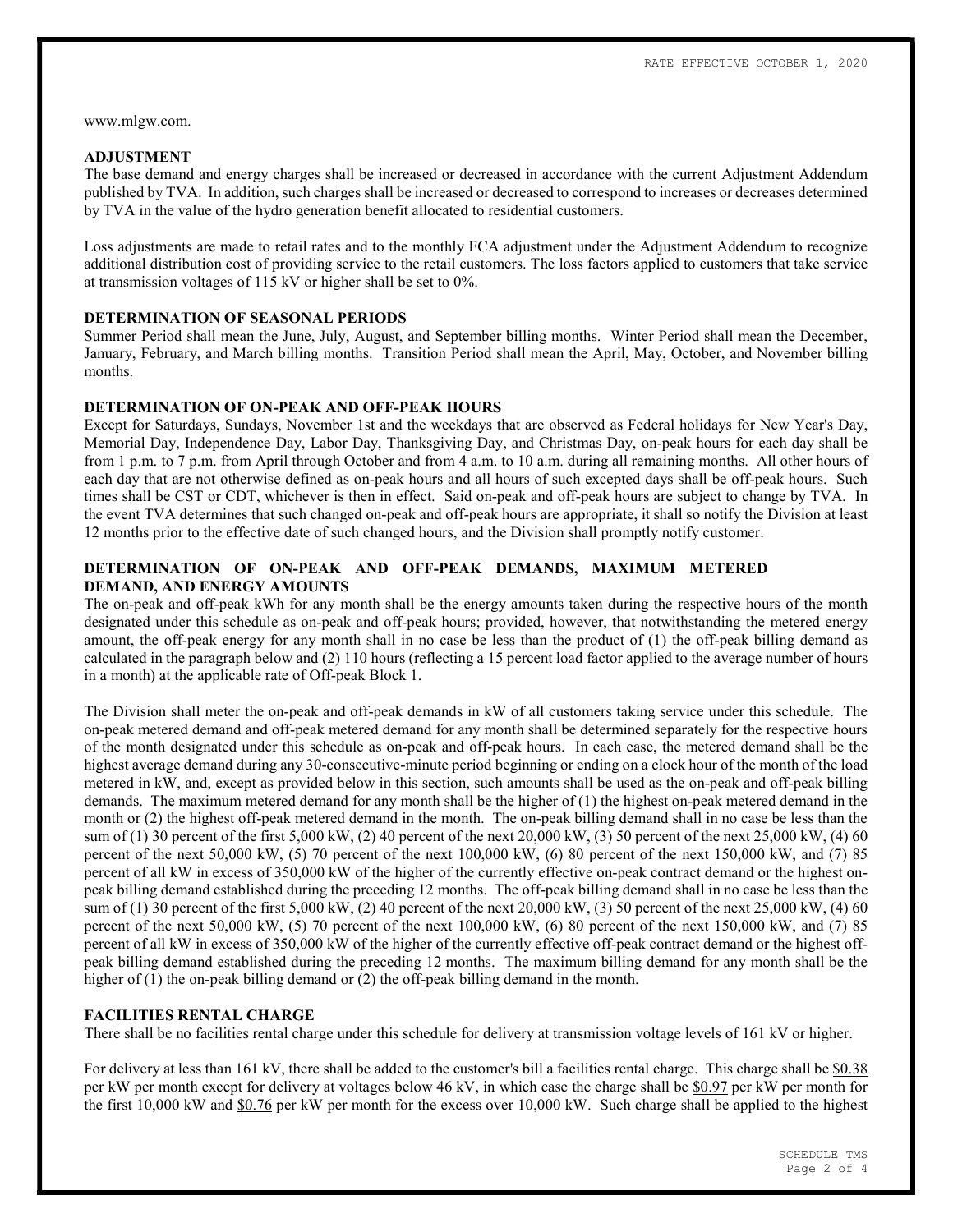of (1) the highest on-peak or off-peak billing demand established during the latest 12-consecutive-month period, (2) the customer's currently effective on-peak contract demand, or (3) the customer's currently effective off-peak contract demand and shall be in addition to all other charges under this schedule, including minimum bill charges.

### REACTIVE DEMAND CHARGES

If the reactive demand (in kVAR) is lagging during the 30-consecutive-minute period in which the customer's highest metered demand occurs, there shall be added to the customer's bill a reactive charge of \$1.49 per kVAR of the amount, if any, by which the reactive demand exceeds 33 percent of such metered demand. If the reactive demand (in kVAR) is leading during the 30 consecutive-minute period in which the customer's lowest metered demand (excluding any metered demands which are less than 25 percent of the highest metered demand) occurs, there shall be added to the customer's bill a reactive charge of  $$1.17$ per kVAR of the amount of reactive demand. Such charges shall be in addition to all other charges under this schedule, including minimum bill charges.

### MINIMUM MONTHLY BILL

The monthly bill under this schedule, excluding any facilities rental charges and any reactive charges, shall not be less than the sum of (1) the base service and TVA administrative charges, (2) the portion of the base demand charge, as adjusted, (but excluding the additional portion thereof applicable to excess of billing demand over contract demand) applicable to on-peak billing demand applied to the customer's on-peak billing demand, (3) the portion of the base demand charge, as adjusted, (but excluding the additional portion thereof applicable to excess of billing demand over contract demand) applicable to any excess of off-peak over on-peak billing demand applied to the amount, if any, by which the customer's off-peak billing demand exceeds its on-peak billing demand, (4) the base on-peak energy charge, as adjusted, applied to the customer's on-peak energy takings, and (5) the base off-peak energy charge, as adjusted, applied to the higher of customer's actual off-peak energy takings or the minimum off-peak energy takings amount provided for in the first paragraph of the section of this schedule entitled "Determination of On-peak and Off-peak Demands, Maximum Metered Demand, and Energy Amounts".

The Division may require minimum bills higher than those stated above.

#### CONTRACT REQUIREMENT

Under TDMSA, the contract shall be for an initial term of at least 1 year and extended automatically from year to year thereafter. After the initial term, the TDMSA contract may be terminated upon not less than a 90 day notice.

Under the TMSB, TMSC and TMSD rates, the contract shall be for an initial term of at least 5 years and any renewals or extensions of the initial contract shall be for a term of at least 5 years. After 10 years of service, any such contract for the renewal or extension of service may provide for termination upon not less than a 16-month notice.

The customer shall contract for its maximum requirements, which shall not exceed the amount of power capable of being used by customer, and the Division shall not be obligated to supply power in greater amount at any time than the customer's currently effective on-peak or off-peak contract demand. If the customer uses any power other than that supplied by the Division under this schedule, the contract will include other special provisions. The schedule in any power contract shall be subject to adjustment, modification, change, or replacement from time to time as provided under the power contract between the Division and TVA.

### PAYMENT

Rates and charges included within are net. In the event that any bill is not paid on or before the delinquent date shown on bill, there shall be added to the bill an amount equal to 5 percent on the first \$250.00 of the bill plus one percent on any portion of the bill exceeding \$250.00; to any amount remaining unpaid 30 days after the delinquent date of the bill, there shall be added a penalty of one percent, and an additional one percent shall be added at the end of each successive 30-day period until the amount is paid in full.

#### SINGLE-POINT DELIVERY

The charges under this schedule are based upon the supply of service through a single delivery and metering point, and at a single voltage. If service is supplied to the same customer through more than one point of delivery or at different voltages, the supply of service at each delivery and metering point and at each different voltage shall be separately metered and billed.